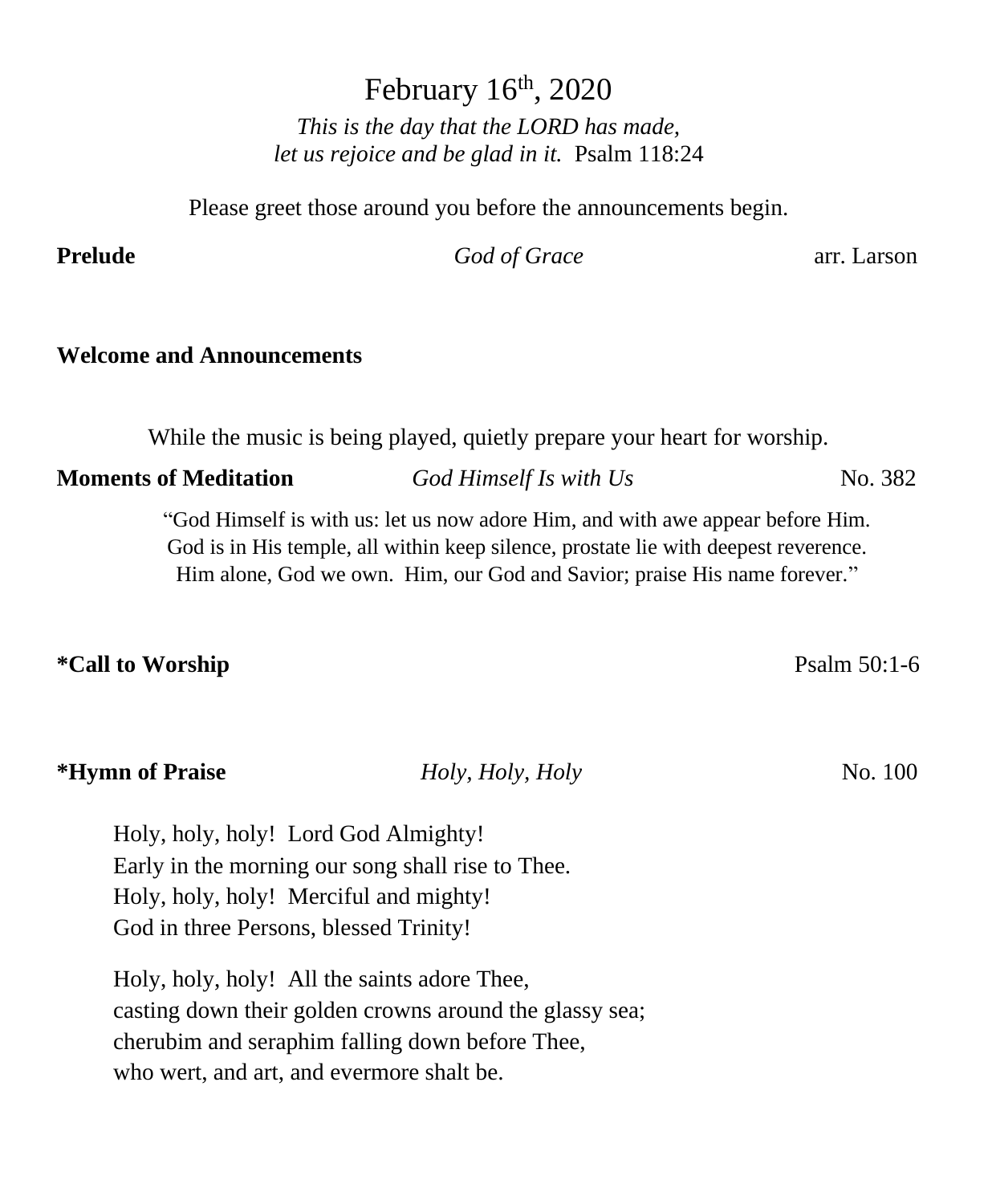Holy, holy, holy! Though the darkness hide Thee, though the eye of sinful man Thy glory may not see, only Thou art holy; there is none beside Thee perfect in pow'r, in love, and purity.

Holy, holy, holy! Lord God Almighty! All Thy works shall praise Thy name in earth and sky and sea. Holy, holy, holy! Merciful and mighty! God in three Persons, blessed Trinity!

**\*Prayer of Invocation** 

**Scripture Reading 2 Corinthians 8:1-14** Pew Bible Page 1801

#### **Prayer of Confession**

Almighty God, you love us, but we have not loved you. You call, but we have not listened. We walk away from neighbors in need, wrapped in our own concerns. We condone sin, envy, strife, and all forms of wickedness in our own lives, yet we judge harshly those who do not look, act, or sound like we do. God of grace, help us to admit our sin, so that as you come to us in mercy, we may repent, turn to you, and receive forgiveness; through Jesus Christ our Redeemer. Amen.

### **Assurance of Pardoning Grace** Psalm 50:12-15

**<sup>12</sup> "**If I were hungry, I would not tell you, for the world and its fullness are mine. **<sup>13</sup>** Do I eat the flesh of bulls or drink the blood of goats? **<sup>14</sup>** Offer to God a sacrifice of thanksgiving, and perform your vows to the Most High, **<sup>15</sup>** and call upon me in the day of trouble; I will deliver you, and you shall glorify me."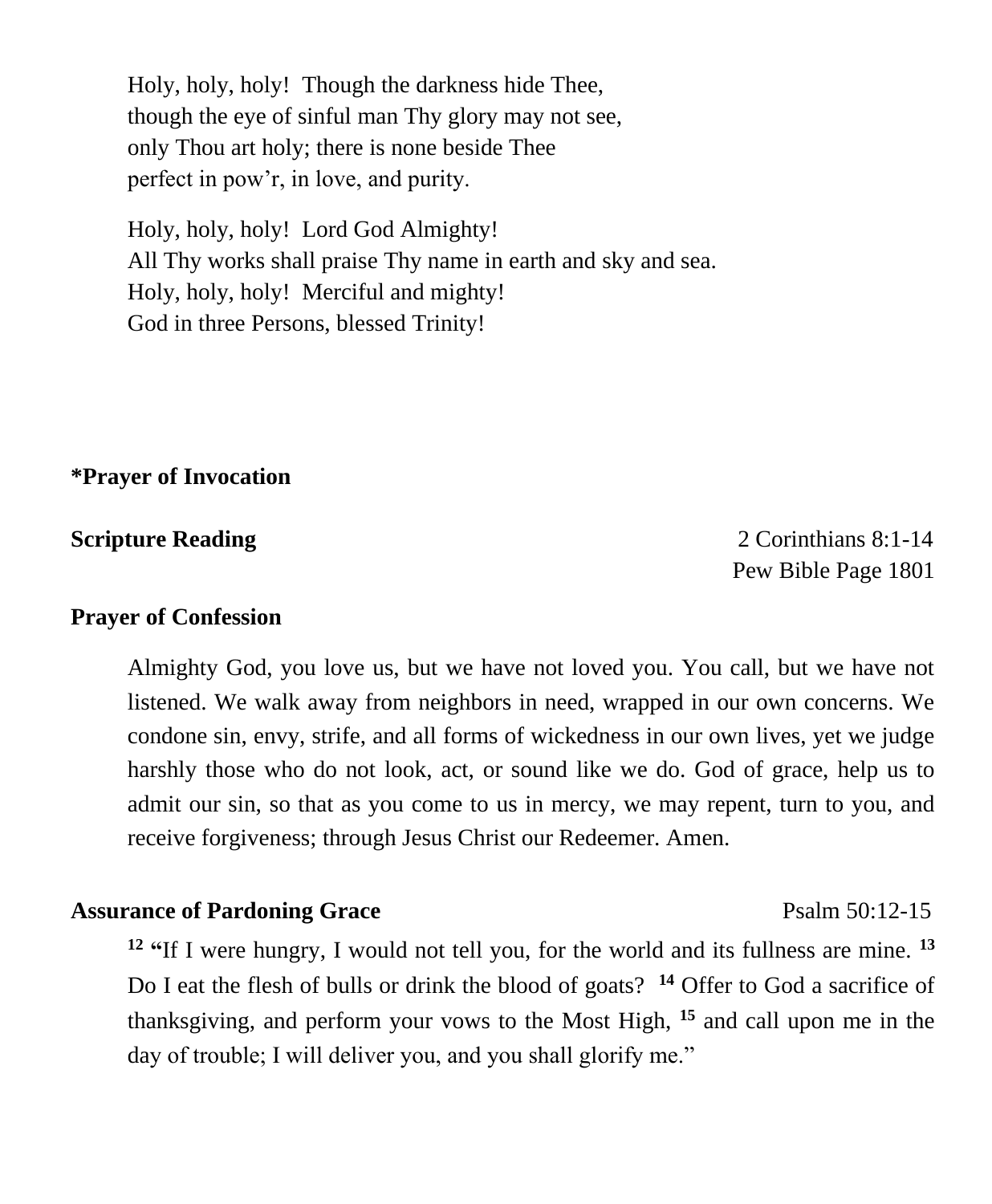

## **Westminster Shorter Catechism 22**

- Q. 20 How did Christ, being the Son of God, become man?
- **A. Christ, the Son of God, became man, by taking to himself a true body, and a reasonable soul, being conceived by the power of the Holy Ghost, in the womb of the virgin Mary, and born of her, yet without sin.**

**Prayer of Intercession**

**Tithes and Offering** *Phone Great Thou Art**arr. Ray**arr. Ray*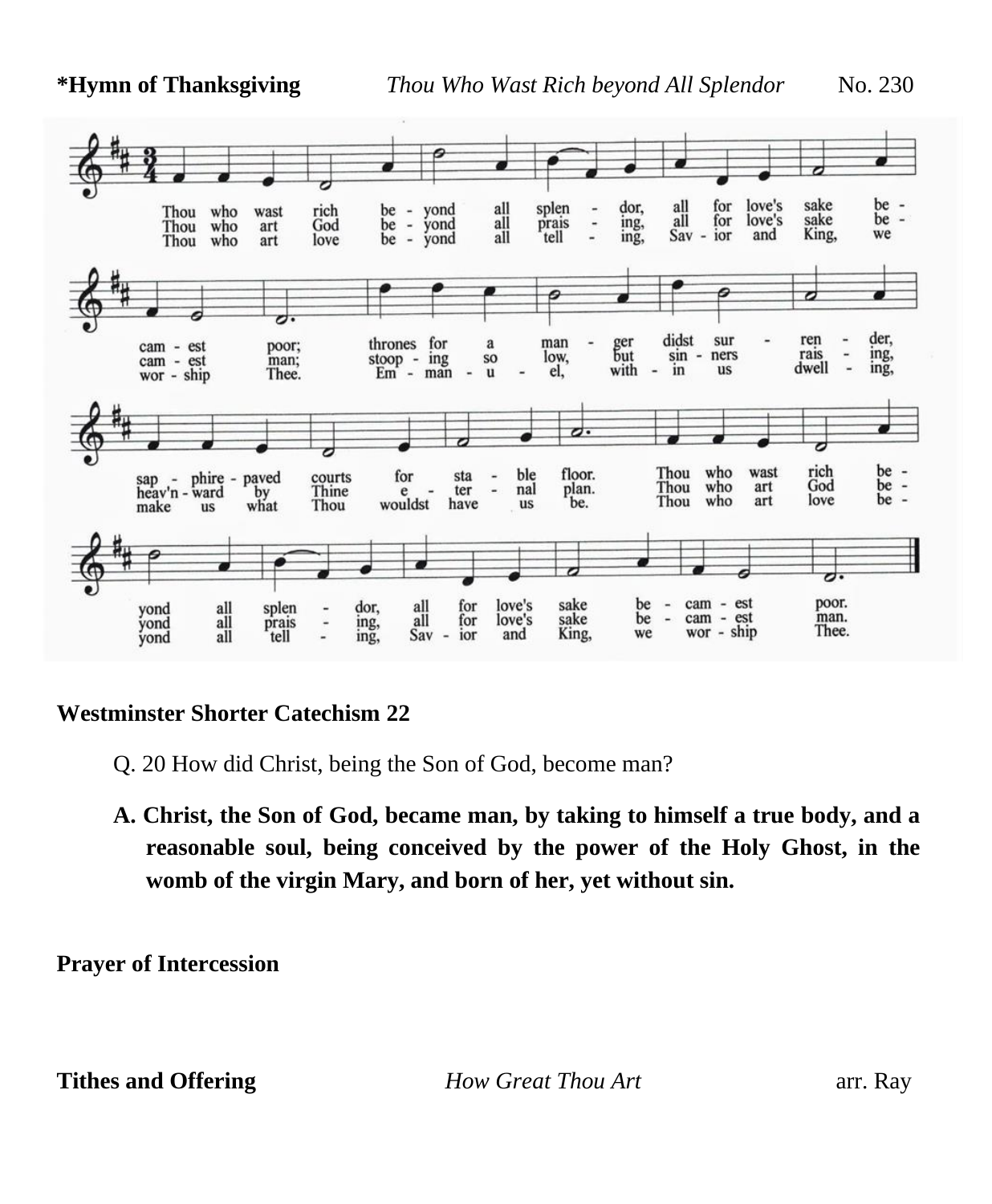**\*Hymn of Preparation** *Give Praise to God* by James Boice



All rights reserved. Used by permission.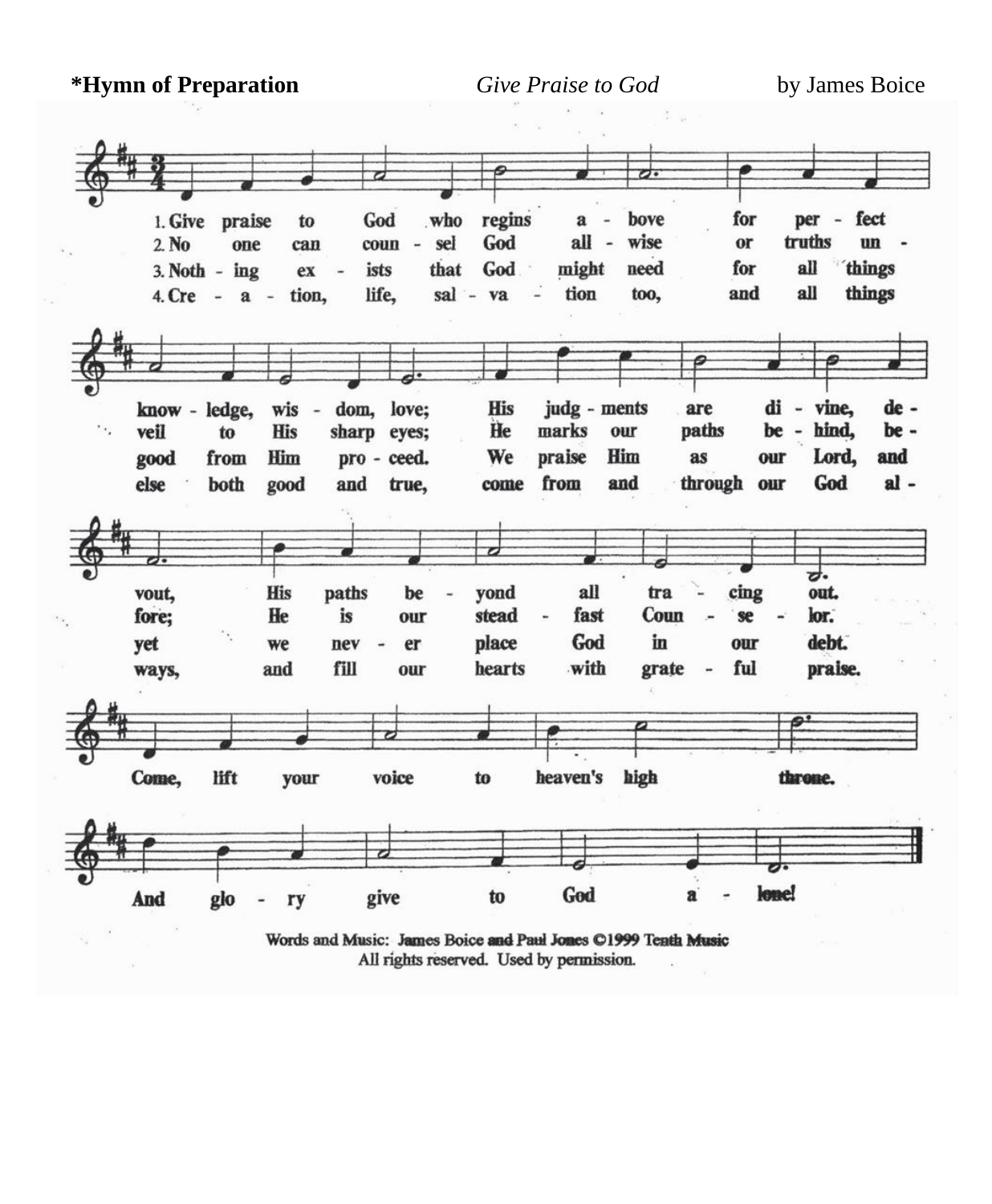# **Sermon** Messianic Paradox Luke 2:1-7

Pew Bible Page 1590

Sermon Outline

1. Names

2. Place

3. Audience

**Sermon Text for Next Sunday, February 23: Luke 2:39-52**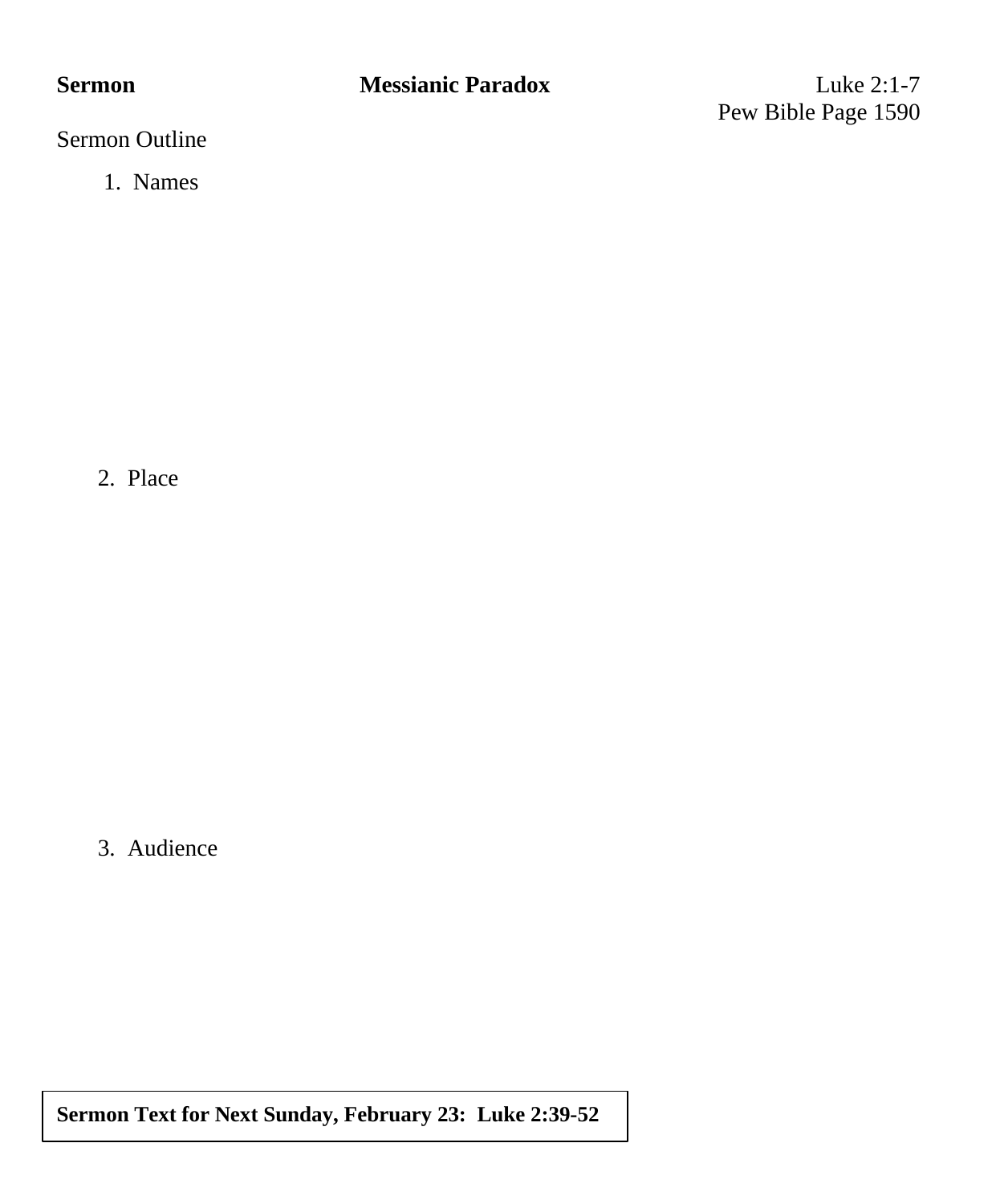Questions for Further Reflection:

- 1. Who is the most famous person you have ever met? What were they like? Were they everything you expected them to be? Why or why not?
- 2. Read Luke 1:29-38. What names does the angel Gabriel give to Mary? What do names such as these conjure up in your mind? In Luke 2:1-7, is Jesus everything you expected someone with these names to be? Why or why not?
- 3. Why did God become man? Specifically, how does God show his love to us in becoming man?
- 4. Have you ever acted in ignorance either at work, in your family dealings, or elsewhere? How did it make you feel when you found out that you'd done something ignorantly? How does it change your perspective on life knowing that Jesus takes your shame away from you?

| *Hymn of Response | Jesus! What a Friend for Sinners! | No. 498 |
|-------------------|-----------------------------------|---------|
|-------------------|-----------------------------------|---------|

Jesus! what a Friend for sinners! Jesus! Lover of my soul; Friends may fail me, foes assail me, He, my Savior, makes me whole.

REFRAIN: Hallelujah! what a Savior! Hallelujah! what a Friend! Saving, helping, keeping, loving, He is with me to the end.

Jesus! what a strength in weakness! Let me hide myself in Him; tempted, tried, and sometimes failing, He, my strength, my vict'ry wins. REFRAIN

Jesus! what a help in sorrow! While the billows o'er me roll, even when my heart is breaking, He, my comfort, helps my soul. REFRAIN

Jesus! what a guide and keeper! While the tempest still is high, storms about me, night o'er-takes me, He, my pilot, hears my cry. REFRAIN

Jesus! I do now receive Him, more than all in Him I find; He hath granted me forgiveness, I am His, and He is mine. REFRAIN

# **\*Benediction**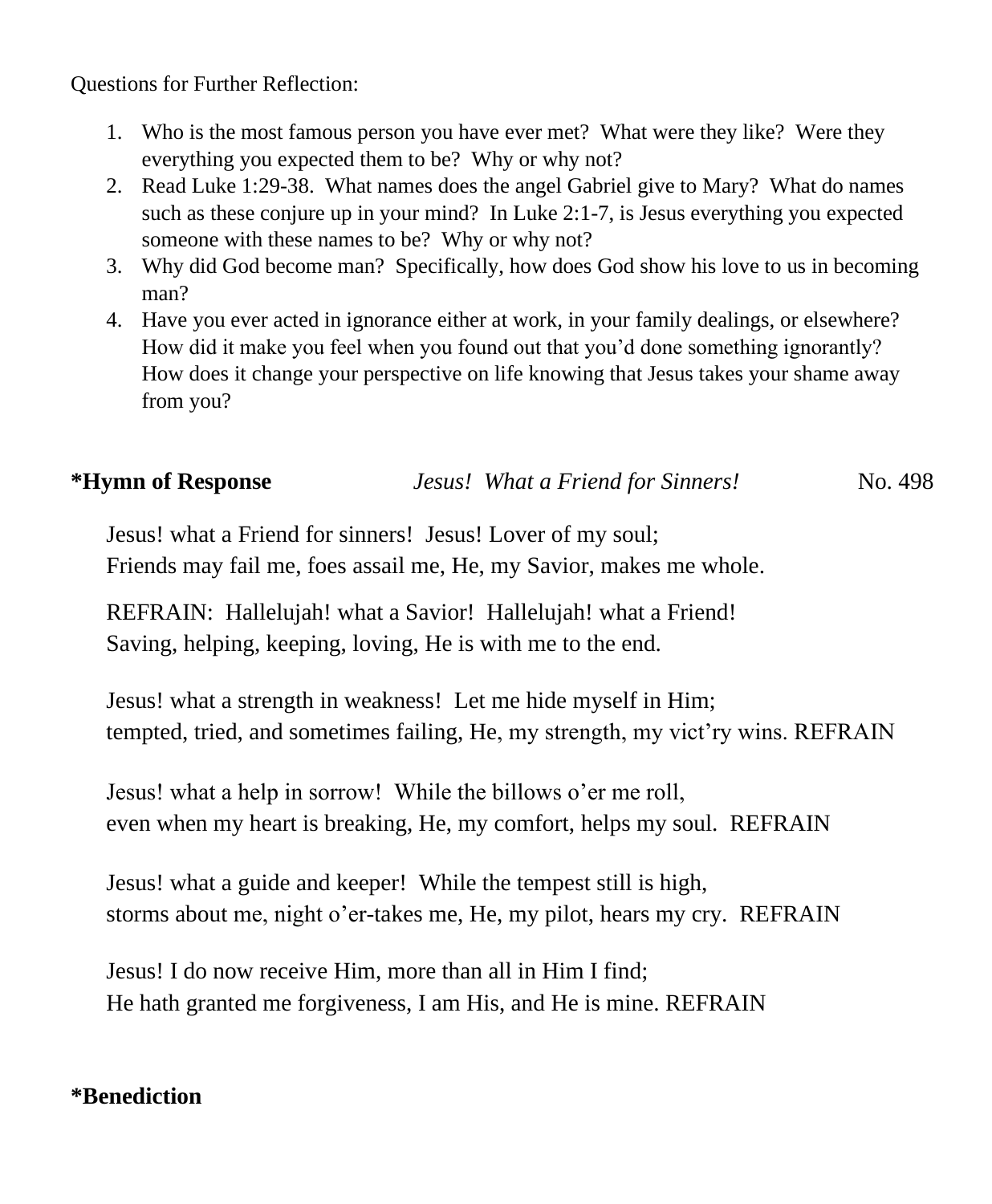# **\*Gloria Patri** No. 735

Glory be to the Father, and to the Son, and to the Holy Ghost; as it was in the beginning, is now, and ever shall be, world without end. Amen, amen.

**\*Postlude** *Shine, Jesus Shine* arr. Hayes **\* Congregation:** Please stand as able. **\* \* \* \* \* \* \* \***

**Organ and Piano** Sandy DeGroot **Intercessory Prayer** Bruce Stoltzfus, Elder

# **Serving the Lord**

|                   | 2/16                | 2/23        | 3/01       |
|-------------------|---------------------|-------------|------------|
|                   | L. Martin,          | B. Hrivnak, | <b>TBD</b> |
| <b>AM Nursery</b> | Grace M.            | Emily S.    |            |
| Greeters          | DeGroot             | Lindborg    | <b>TBD</b> |
| Treats            | Hrivnak             | Schoon      | <b>TBD</b> |
| Serve/Cleanup     | <b>Hrivnak</b>      | Schoon      | <b>TBD</b> |
| Audio             | <b>B.</b> Armstrong | J. Martin   | <b>TBD</b> |
| Elder of the Week | Stoltzfus           | Lindborg    | Gretzinger |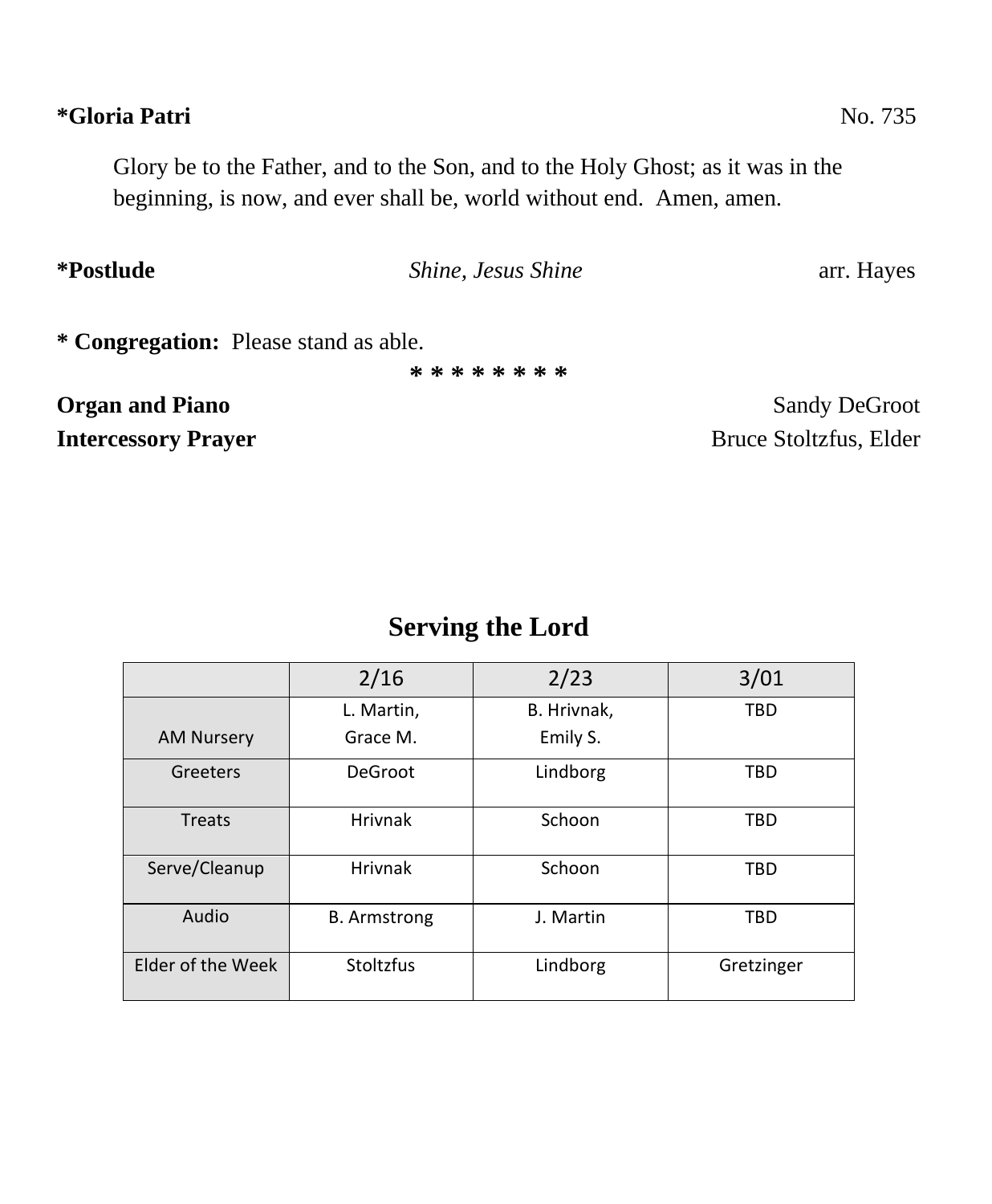# **Weekly Calendar**

| <b>DATE</b>     | <b>TIME</b>       | <b>EVENT</b>                     |
|-----------------|-------------------|----------------------------------|
| <b>SUN 2/16</b> | 8:00 AM           | <b>Worship Committee Meeting</b> |
|                 | $9:00$ AM         | <b>Opening Exercises</b>         |
|                 | $9:15 \text{ AM}$ | <b>Sunday School Classes</b>     |
|                 | 10:30 AM          | <b>Worship Service</b>           |
|                 | 12:30 PM          | <b>Communicants Class</b>        |
|                 | 5:00 PM           | Youth Bible Study                |
| <b>WED 2/19</b> | 9:30 AM           | Ladies' Bible Study              |
| <b>SUN 2/23</b> | $9:00$ AM         | <b>Opening Exercises</b>         |
|                 | $9:15 \text{ AM}$ | <b>Sunday School Classes</b>     |
|                 | 10:30 AM          | <b>Worship Service</b>           |
|                 | 12:15 PM          | <b>Schoon Care Group</b>         |
|                 | 12:30 PM          | <b>Communicants Class</b>        |

# **Important Upcoming Events**

| <b>THUR 3/05</b> | $6:00 \text{ PM}$ | <b>First Financial Peace University Class</b> |
|------------------|-------------------|-----------------------------------------------|
| <b>SAT 3/29</b>  | 10:00 AM          | Elyssa O'Neal's Bridal Shower                 |